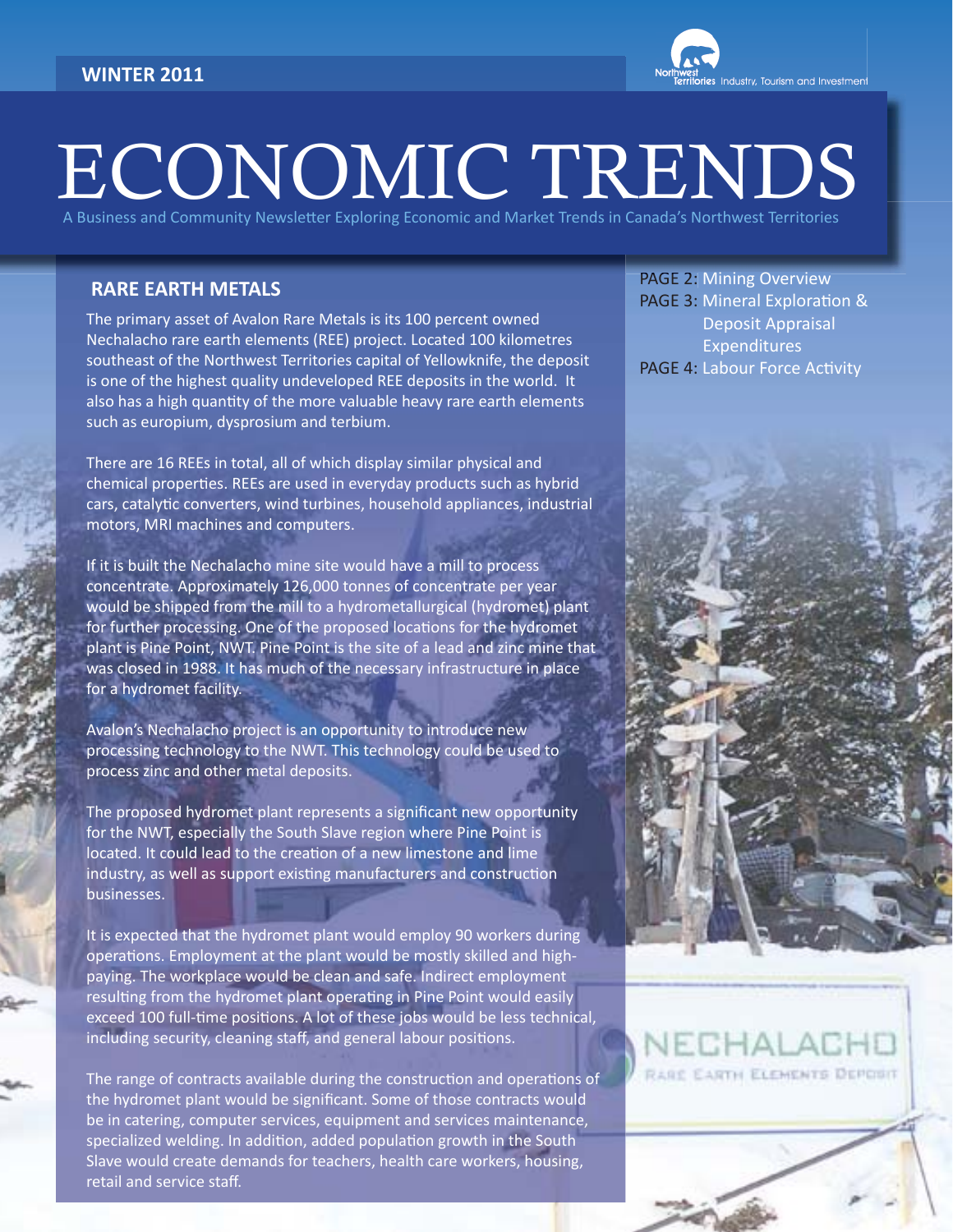### **NWT MINING OVERVIEW**

Mining created over 2,500 direct jobs over the years in the NWT. Wages and salaries in the NWT mining industry are also the highest in Canada. Mining also helps create indirect employment in the territory in the transportation, service, trade and construction sectors.

Mining is the major economic sector in the NWT representing approximately 28 percent of the territory's Gross Domestic Product. There are four active mines in the NWT. Three are diamond mines and the fourth is a tungsten mine. There is also the potential for nine additional mines to open over the next 10 years (see table).

| Project              | <b>On-stream Date</b> | Jobs | <b>Capital</b><br>(5000,000's) |
|----------------------|-----------------------|------|--------------------------------|
| <b>Prairie Creek</b> | 2012                  | 230  | 55                             |
| <b>NICO</b>          | 2013                  | 300  | 215                            |
| MacTung              | 2013                  | n/a  | n/a                            |
| <b>Tyhee</b>         | 2014                  | 300  | 150                            |
| Nechalahcho          | 2014 / 2015           | 300  | n/a                            |
| Selwyn               | 2015                  | n/a  | n/a                            |
| Gahcho Kue           | 2015                  | 370  | 535                            |
| Tamerlane            | $5 - 10$ years        | 160  | n/a                            |
| Courageous Lake      | $5+$ years            | n/a  | 850                            |

The NWT is the third largest diamond producer by value in the world. NWT diamond mines are significant contributors to Canada's trade balance, with annual diamond exports exceeding \$1.4 billion.

The future of the mining industry in the NWT is dependent on exploration and the identification of new resources. Current exploration expenditures by mining companies in the NWT for 2010 are estimated at \$98.8 million. That is up from \$44.1 million in 2009.

## **POTENTIAL NWT MINES - IN BRIEF**

the control of the property of the control of the control of the control of

The Prairie Creek property is located in the South Mackenzie Mountains. Owner Canadian Zinc Corporation, will mine zinc, lead, silver, and copper.

The NICO property is located 160 km northwest of Yellowknife. The property is owned by Fortune Minerals Ltd and gold, cobalt, bismuth and copper will be mined at the property.

The MacTung property is located in the Selwyn Mountain Range. Owner North American Tungsten Corporation Ltd. will mine tungsten at the property.

The Tyhee Yellowknife Gold Project extends from 50 to 90 km north of Yellowknife. Owner Tyhee Development Corporation will mine gold on the property.

The Nechalahcho property is located 100 km southeast of Yellowknife on Thor Lake. Owner Avalon Rare Metals will produce rare earths elements like carbonate and oxides, zirconium, niobium and tantalum oxides.

The Selwyn property is located in the Howard's Pass district straddling the Yukon and NWT border. Owner Selwyn Chihong Mining Ltd, a joint venture between Selwyn Resources Ltd. and Yunnan Chihong Zinc Germanium Co. Ltd., will mine lead and zinc on the property. Gahcho Kue is situated at Kennady Lake about 280 km northeast of Yellowknife. It is a joint venture between Mountain Province Diamonds Inc.and DeBeers Canada Inc. Diamonds will be mined from the property.

The Tamerlane property is a proposed redevelopment of the Pine Point Mine. Tamerlane Ventures Inc owns the property and it intends to mine lead and zinc.

The Courageous Lake property is located approximately 240 km northeast of Yellowknife. Owner Seabridge Gold intends to mine gold on the property.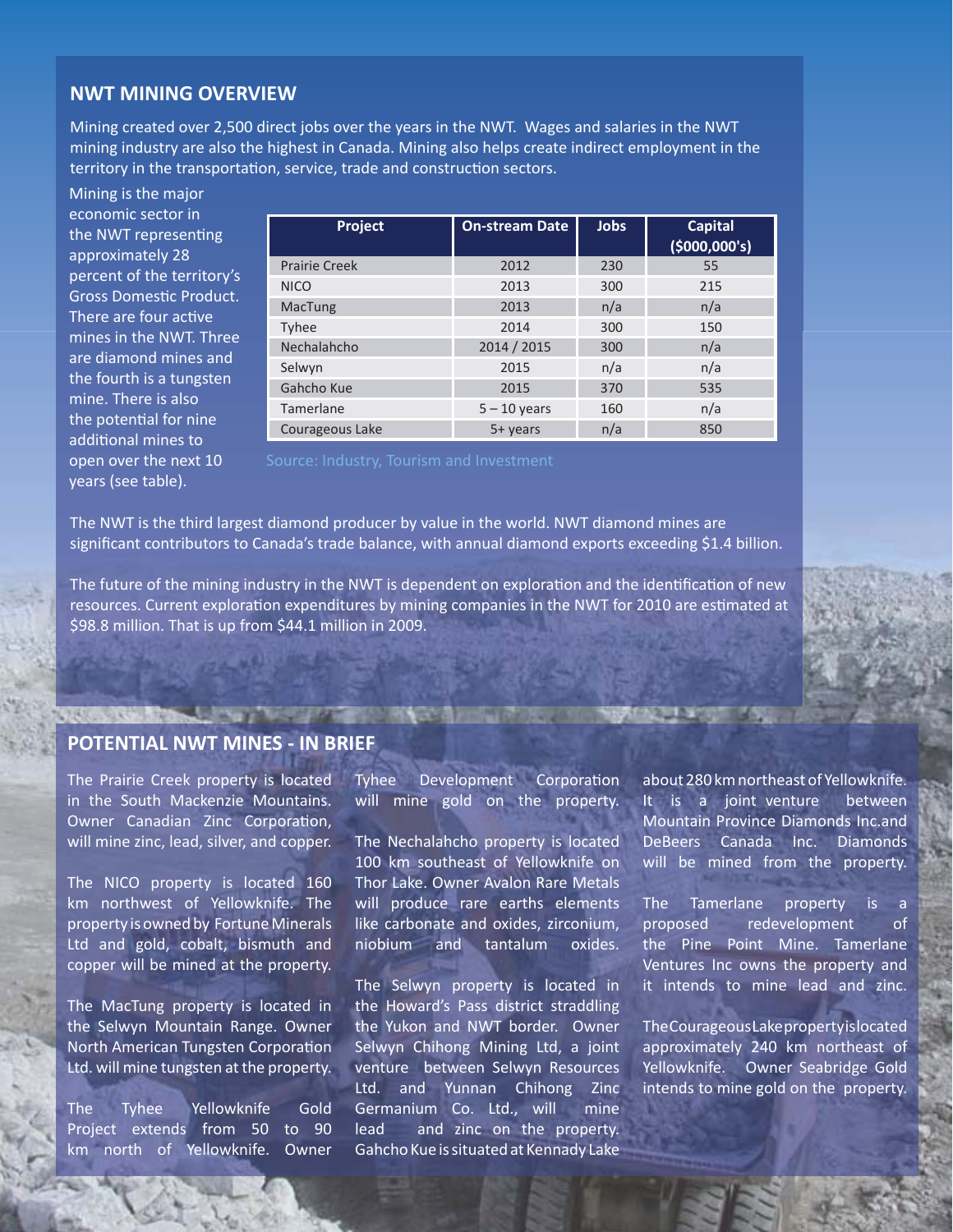## **MINERAL EXPLORATION AND DEPOSIT APPRAISAL EXPENDITURES**

Mining companies are expected to spend twice as much in the NWT in 2010 compared to 2009. The increase in spending is good news after the recession saw the industry cut back on exploration spending in the territory in 2008 and 2009 after a peak of \$193.7 million in 2007. In 2010, mineral exploration and deposit expenditures in the NWT are projected to be \$98.8 million. This places the NWT in seventh place in Canada for mineral exploration expenditures for 2010. The table below shows mineral exploration and deposit trends throughout Canada from 2007 to 2010.

| EXPLORATION AND DEPOSIT APPRAISAL EXPENDITURES,1 BY PROVINCE AND TERRITORY, 2007-2010 |               |        |               |              |               |      |               |        |
|---------------------------------------------------------------------------------------|---------------|--------|---------------|--------------|---------------|------|---------------|--------|
| Province /<br><b>Territory</b>                                                        | 2007          |        | 2008          |              | 2009          |      | 2010a         |        |
|                                                                                       | (\$ millions) | $(\%)$ | (\$ millions) | $(\%)$       | (\$ millions) | (%)  | (\$ millions) | $(\%)$ |
| <b>NFLD</b>                                                                           | 148           | 5.2    | 146.7         | 4.5          | 54.9          | 2.8  | 72.3          | 2.6    |
| <b>NS</b>                                                                             | 23.5          | 0.8    | 21.4          | 0.7          | 9             | 0.5  | 23.5          | 0.8    |
| <b>NB</b>                                                                             | 35.8          | 1.3    | 32.7          | $\mathbf{1}$ | 8.1           | 0.4  | 27.6          |        |
| PQ                                                                                    | 476.4         | 16.8   | 526.1         | 16           | 379.3         | 19.5 | 555.9         | 19.9   |
| ON                                                                                    | 571.7         | 20.2   | 799.3         | 24.4         | 536.2         | 27.6 | 824.9         | 29.5   |
| <b>MB</b>                                                                             | 102.6         | 3.6    | 152.1         | 4.6          | 97.8          | 5    | 85.9          | 3.1    |
| <b>SK</b>                                                                             | 314           | 11.1   | 430.7         | 13.1         | 311           | 16   | 301.2         | 10.8   |
| AB                                                                                    | 11.8          | 0.4    | 20.8          | 0.6          | 8.3           | 0.4  | 16.8          | 0.6    |
| <b>BC</b>                                                                             | 470.6         | 16.6   | 435.4         | 13.3         | 217.1         | 11.2 | 352.8         | 12.6   |
| YT                                                                                    | 144.7         | 5.1    | 134           | 4.1          | 90.9          | 4.7  | 157.4         | 5.6    |
| <b>NT</b>                                                                             | 193.7         | 6.8    | 147.7         | 4.5          | 44.1          | 2.3  | 98.8          | 3.5    |
| <b>NU</b>                                                                             | 338           | 11.9   | 432.6         | 13.2         | 187.6         | 9.6  | 280.6         | 10     |
| <b>TOTAL</b>                                                                          | 2,830.80      | 100    | 3,279.50      | 100          | 1,944.40      | 100  | 2,797.70      | 100    |

#### Source: Natural Resources Canada

Mineral exploration and deposit appraisal expenditures includes activities done on the mine site and off the mine site. It includes expenditures such as field work, overhead costs, engineering, economic and pre-production feasibility studies, environmental research and land access costs.